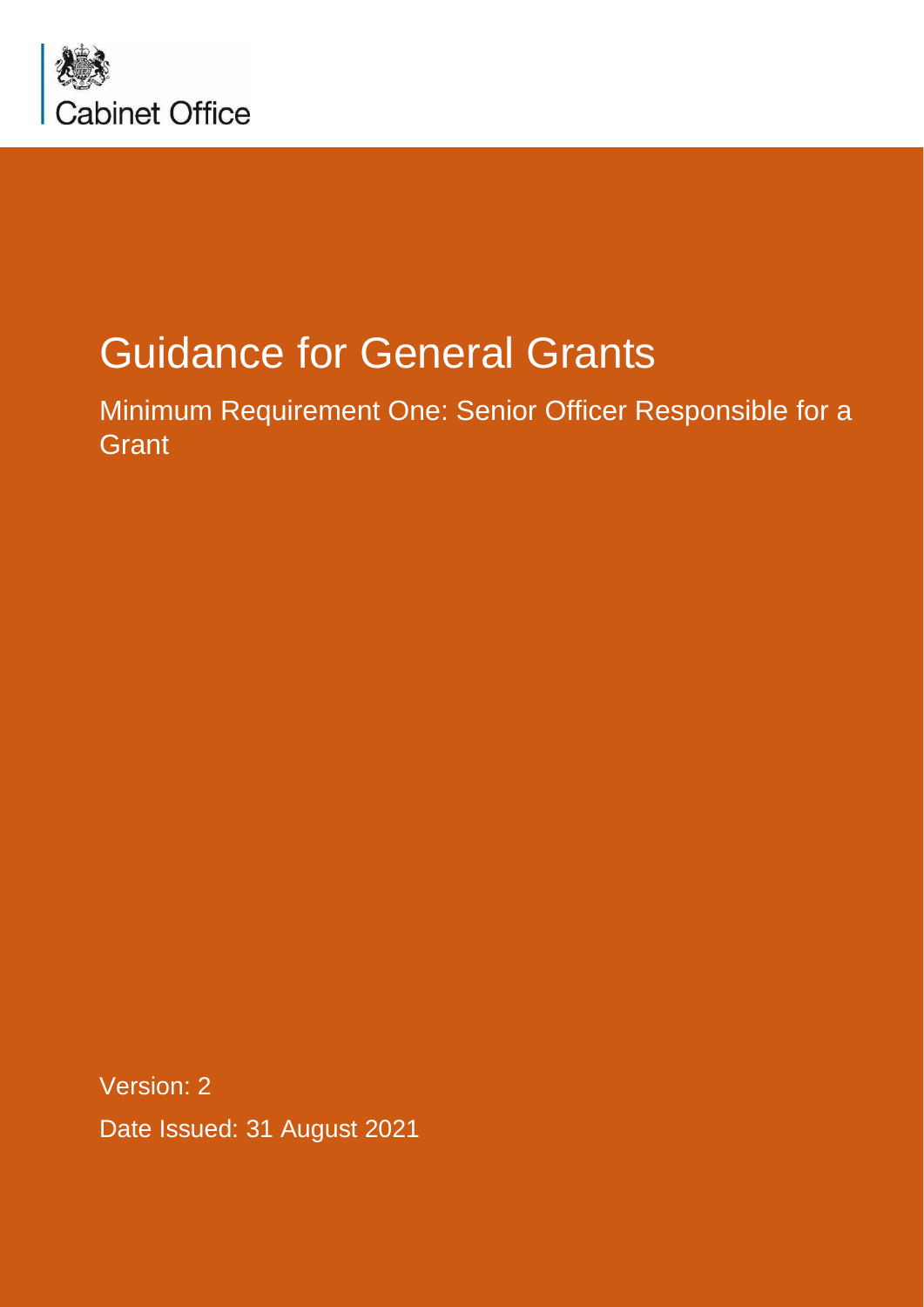#### **Important note**

- ► This guidance applies only to general grants made by departments and their arm's length bodies (ALBs) using Exchequer funding. It does not apply to formula grants or grant in aid. [Managing Public Money](https://www.gov.uk/government/publications/managing-public-money) and local guidance within government grant making organisations is applicable to those categories and minimum requirements may be developed in future.
- ► Organisations' primary concern when administering grants is to have due regard to the Grants Functional Standard (GovS 015) and the key documents referred to within it including [Managing Public Money.](https://www.gov.uk/government/publications/managing-public-money) Nothing in this guidance is intended to contradict or supersede these. Furthermore, this guidance is not intended to be an additional spending control - departments retain accountability for decisions on grants expenditure.
- ► This guidance should be read in conjunction with the wider set of minimum requirements guidance documents (including the introduction). Further information and tools supporting this guidance can be found online through the [grants Centre of](https://gcoe.civilservice.gov.uk/)  [Excellence \(CoE\).](https://gcoe.civilservice.gov.uk/) It should also be read alongside organisations' internal guidance, where available, which will provide the departmental policy context.
- ► This guidance should be approached on a comply or explain basis. It is important to consider flexibility and proportionality in adhering to the minimum requirements. As such there may be some specific instances where the requirements may not be met in full. In these instances, appropriate justification should be recorded within the business case or equivalent approval documents.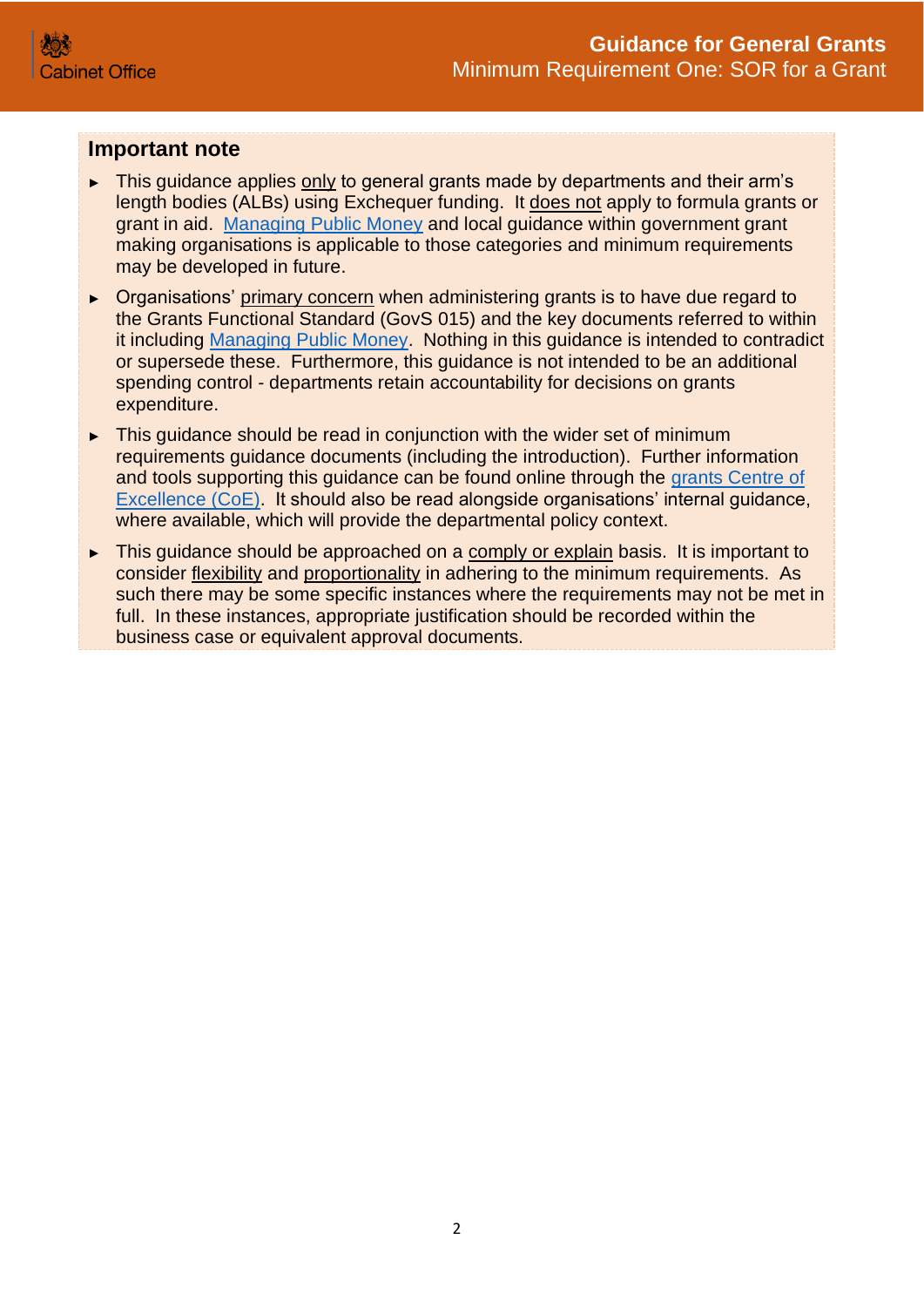

# **Contents**

| <b>Minimum Requirement</b>                                                                                   | 4  |
|--------------------------------------------------------------------------------------------------------------|----|
| <b>Purpose</b>                                                                                               | 4  |
| <b>Grants Functional Standard: Key References</b>                                                            | 5  |
| <b>Overview</b>                                                                                              | 7  |
| <b>Responsibilities of the SOR for a Grant</b>                                                               | 8  |
| SOR for a Grant in an Arm's Length Body                                                                      | 9  |
| <b>Further Key Roles</b>                                                                                     | 9  |
| Senior Officer Accountable for Finance and Senior Officer Accountable for an<br><b>Organisation's Grants</b> | 9  |
| <b>Grant Manager</b>                                                                                         | 9  |
| <b>Grant Champion</b>                                                                                        | 10 |
| <b>Other Stakeholders</b>                                                                                    | 10 |
| <b>Further Resources</b>                                                                                     | 10 |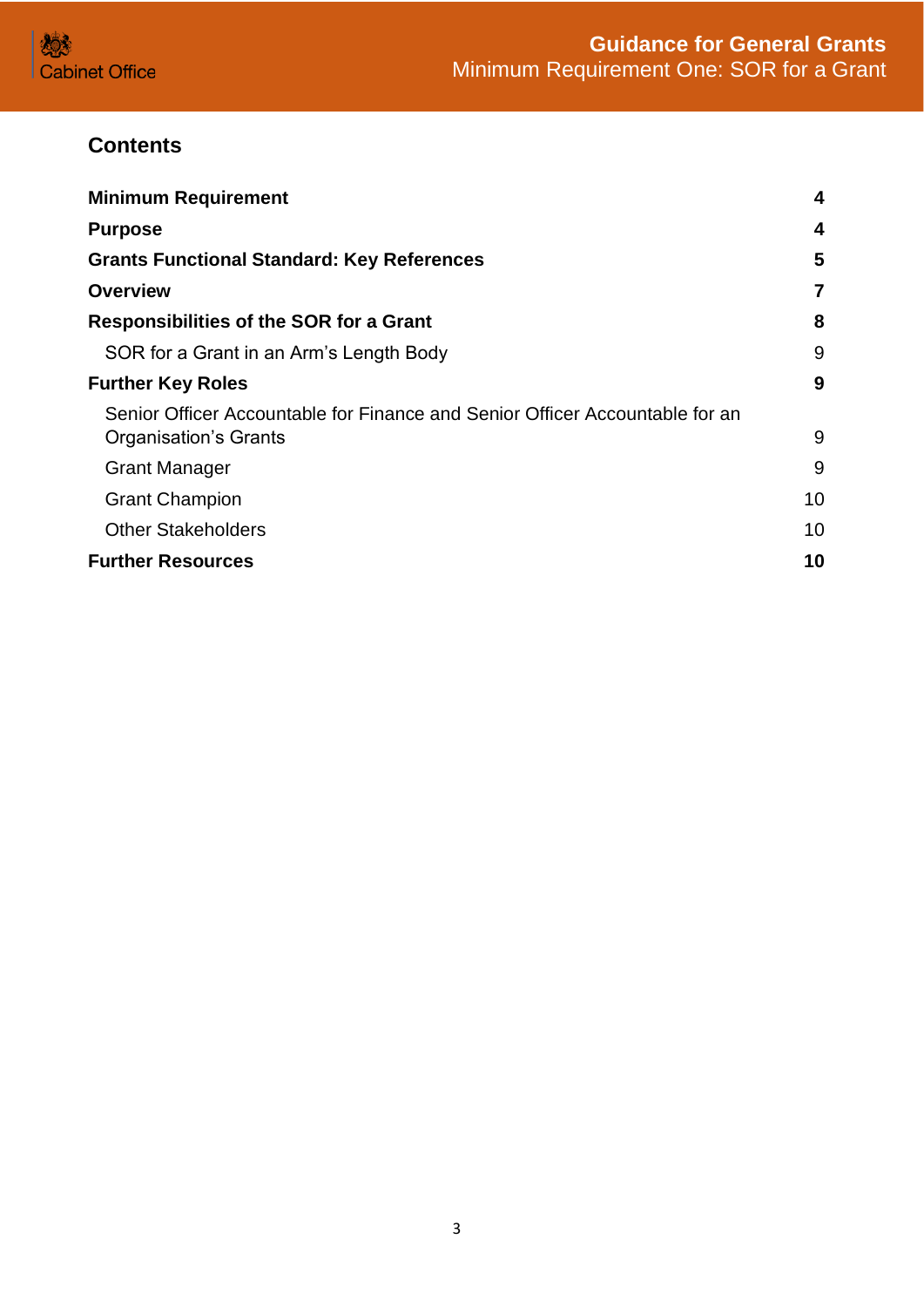

## <span id="page-3-0"></span>**Minimum Requirement**

All government grants shall have a **named senior officer responsible (SOR) for a grant** with clearly defined responsibilities throughout the lifetime of the grant.**<sup>1</sup>**

## <span id="page-3-1"></span>**Purpose**

*Minimum Requirement One:* SOR for a grant and the guidance for general grants set out below, is about ensuring that an appropriate individual - with the necessary authority, capability and capacity, and a full understanding of their role and associated obligations is assigned to each grant scheme, to take responsibility for delivering value for money and for managing risk within acceptable tolerances, as defined by their organisation.

<sup>1</sup> *Note: this role was previously referred to as the senior responsible owner (SRO); as part of the move of standardising the Government Functions, the role identified within this minimum requirement is to be referred to as the 'senior officer responsible for a grant'. This is to distinguish between the SRO that is defined within the Project Delivery Functional Standard GovS002, whilst still acknowledging that some SROs may indeed also act as senior owners responsible for a grant.*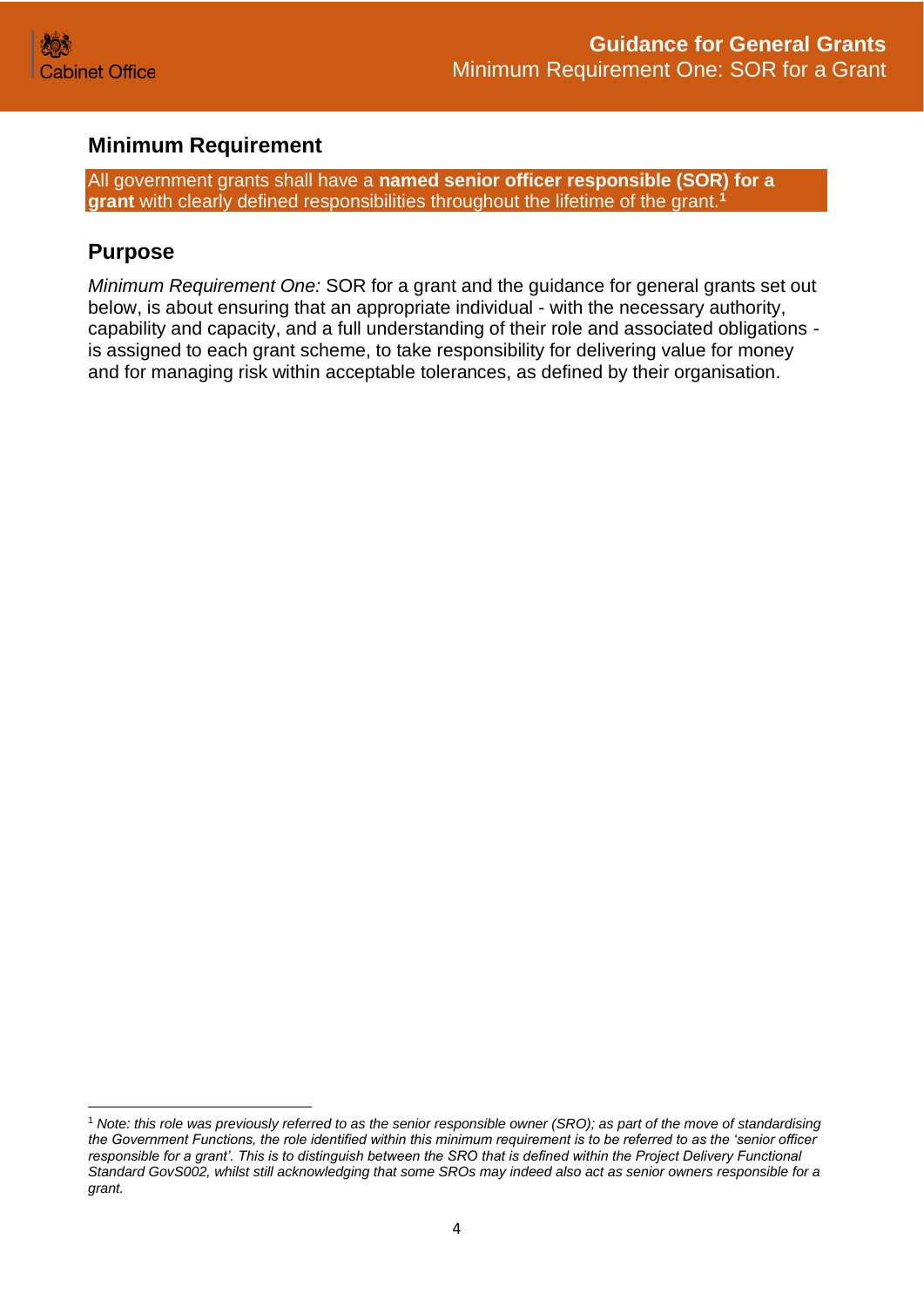# <span id="page-4-0"></span> **Grants Functional Standard: Key References**

Mandatory requirements are defined by the word 'shall' in the Grants Functional Standard which can be accessed [on GOV.UK.](https://www.gov.uk/government/publications/grants-standards) The 'shalls' for the management of grant schemes in relation to this minimum requirement have been extracted from the Standard and are set out below. *Please note that in some cases the information has been paraphrased for conciseness - refer to the standard itself for the full version.*

| <b>Area</b>       | <b>Requirement(s)</b>                                                                                                                                                                                                                                                                                                                                                                                                                                                                                                                                                                                                                                                                                                                                                                                                                                                                                                                                                                              | <b>Context</b>                                                                                                                                                                                                                                                                                                                   | <b>Reference</b>                                                                                                    | Page |
|-------------------|----------------------------------------------------------------------------------------------------------------------------------------------------------------------------------------------------------------------------------------------------------------------------------------------------------------------------------------------------------------------------------------------------------------------------------------------------------------------------------------------------------------------------------------------------------------------------------------------------------------------------------------------------------------------------------------------------------------------------------------------------------------------------------------------------------------------------------------------------------------------------------------------------------------------------------------------------------------------------------------------------|----------------------------------------------------------------------------------------------------------------------------------------------------------------------------------------------------------------------------------------------------------------------------------------------------------------------------------|---------------------------------------------------------------------------------------------------------------------|------|
| <b>Principles</b> | Those engaged in<br>managing grants at scheme<br>and award level shall<br>ensure:<br>1. grants objectives are<br>aligned to government<br>policy and organisational<br>objectives;<br>2. the application of this<br>standard is proportionate<br>and appropriate, and is<br>reflected in the approach<br>taken to governance,<br>management frameworks<br>and controls, having regard<br>to an accepted balance of<br>opportunity and risk;<br>3. grants are made in the<br>best interest of the public,<br>the public purse, and<br>operate in line with<br>'Managing Public Money'<br>$[2]$ ;<br>4. funding is administered<br>with optimum efficiency,<br>economy, effectiveness<br>and prudence, to maximise<br>value for public money;<br>5. responsibilities and<br>accountabilities are defined,<br>mutually consistent, and<br>traceable across all levels of<br>management; and<br>6. public service codes of<br>conduct and ethics and<br>those of associated<br>professions are upheld. | The purpose of the<br>government Grants<br><b>Functional Standard is</b><br>to set expectations and<br>drive consistency in the<br>management of grants,<br>promoting efficient and<br>effective grant making,<br>to ensure funding is<br>used as intended and<br>provides value for<br>money through high-<br>quality delivery. | 2 Principles<br>Also refer to:<br>Managing<br><b>Public Money</b><br>1.1 Purpose of<br>this government<br>standard. | 2    |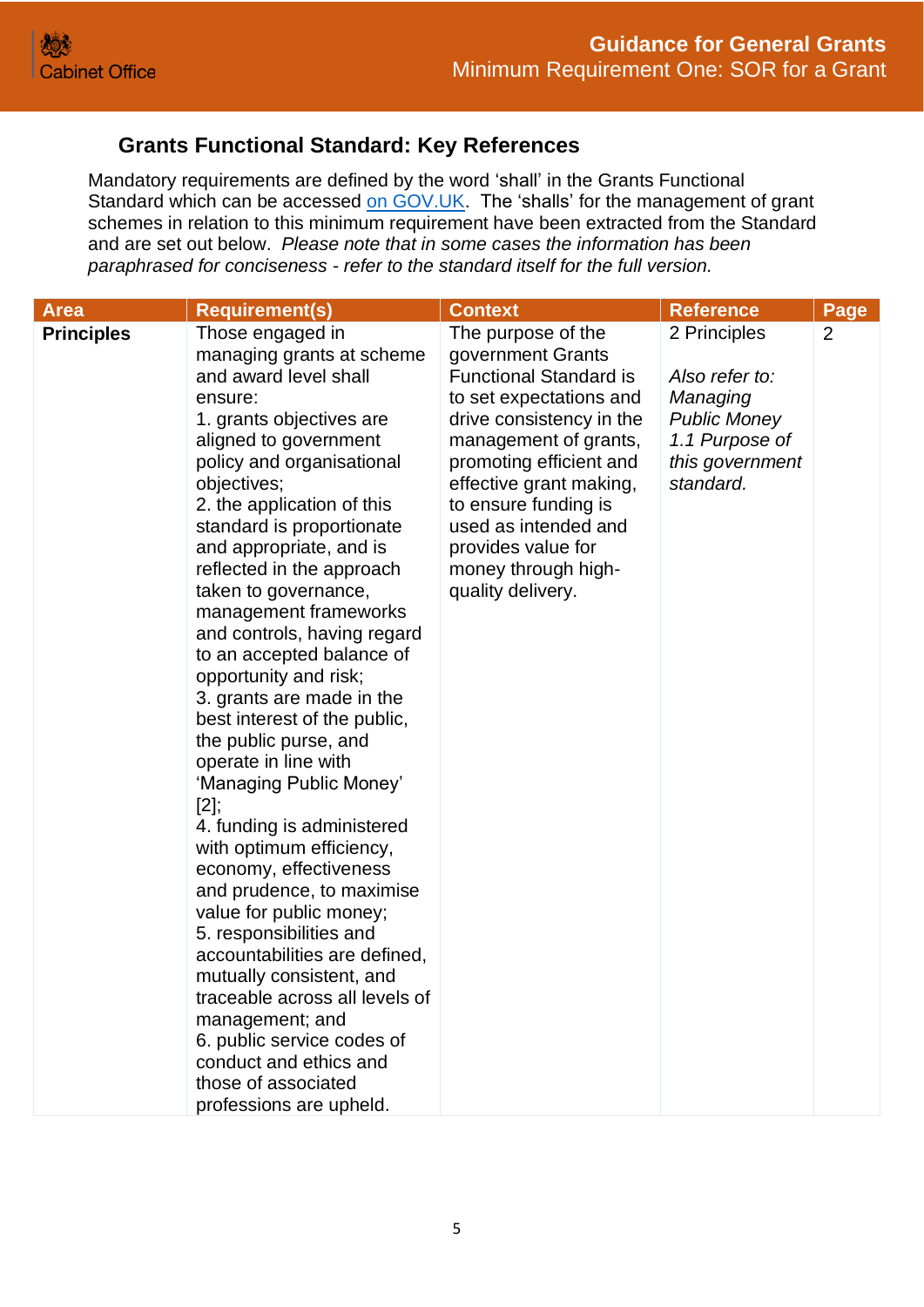| Governance<br><b>Framework:</b><br>Roles and<br><b>Responsibilities</b> | [Organisations] shall have<br>(at a minimum) the following<br>roles:<br>1. Senior officer<br>accountable for grants<br>across government;<br>2. Accounting officer;<br>3. Senior officer<br>accountable for finance in<br>an organisation;<br>4. Senior officer<br>accountable for an<br>organisation's grants;<br>5. Senior officer responsible<br>for a grant;<br>6. Grants champion;<br>7. Grant manager;<br>8. Specialist roles. | Government grants<br>should be afforded the<br>appropriate level of<br>scrutiny by the grant<br>owning department, to<br>ensure the government<br><b>Grants Functional</b><br>Standard is being<br>adhered to and grant<br>funding is being<br>administered effectively.<br>These roles are<br>essential to the<br>management of grant<br>funding, and whilst<br>organisations may<br>change the titles and<br>division of<br>responsibilities they<br>shall have (at a<br>minimum) the roles<br>outlined. | 4.4 Roles and<br>accountabilities. | 9 |
|-------------------------------------------------------------------------|--------------------------------------------------------------------------------------------------------------------------------------------------------------------------------------------------------------------------------------------------------------------------------------------------------------------------------------------------------------------------------------------------------------------------------------|------------------------------------------------------------------------------------------------------------------------------------------------------------------------------------------------------------------------------------------------------------------------------------------------------------------------------------------------------------------------------------------------------------------------------------------------------------------------------------------------------------|------------------------------------|---|
|-------------------------------------------------------------------------|--------------------------------------------------------------------------------------------------------------------------------------------------------------------------------------------------------------------------------------------------------------------------------------------------------------------------------------------------------------------------------------------------------------------------------------|------------------------------------------------------------------------------------------------------------------------------------------------------------------------------------------------------------------------------------------------------------------------------------------------------------------------------------------------------------------------------------------------------------------------------------------------------------------------------------------------------------|------------------------------------|---|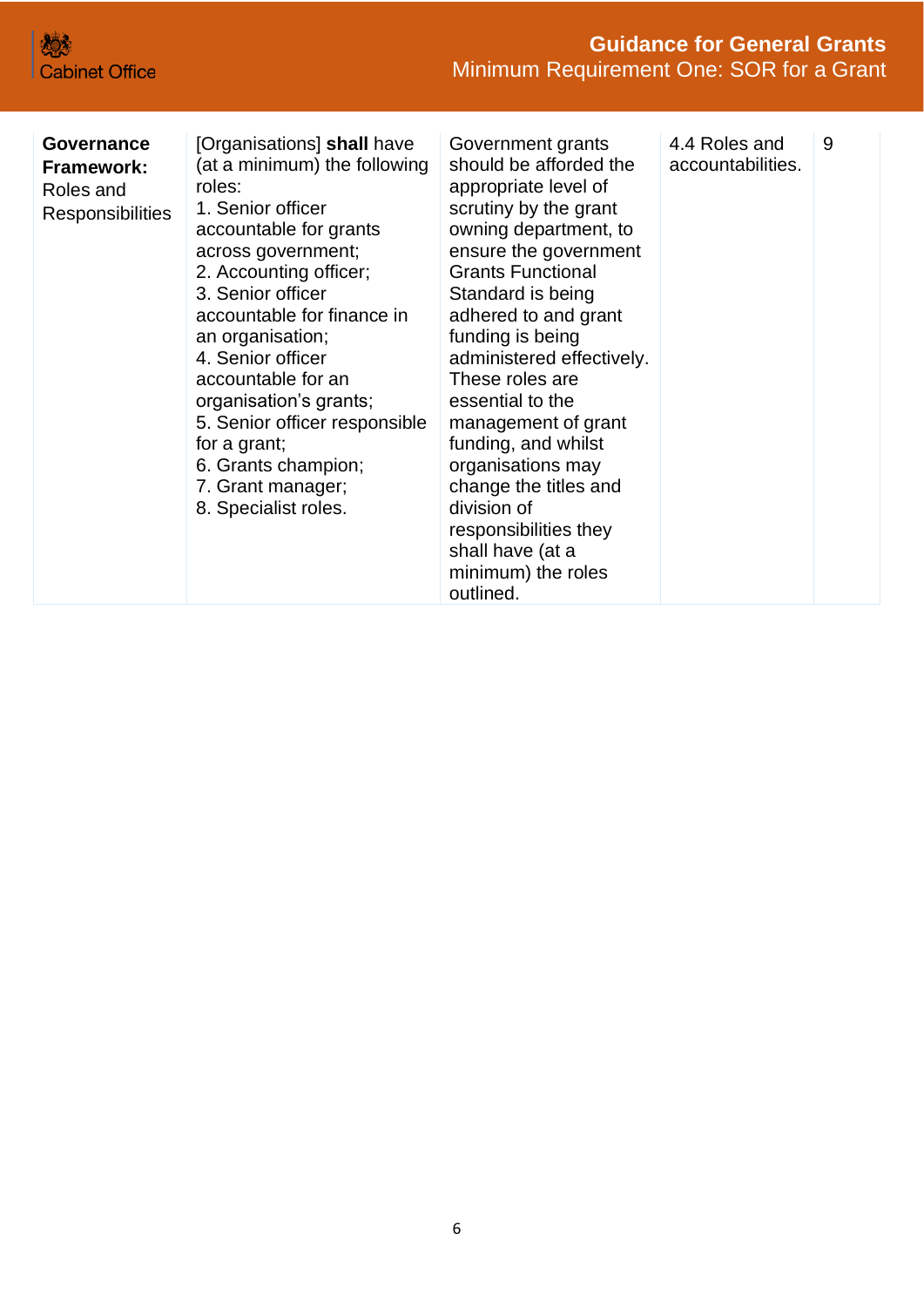## <span id="page-6-0"></span>**Overview**

- 1. The SOR for a grant is responsible for ensuring that their assigned grant scheme(s) is aligned with the organisation's remit, legal powers and objectives, and delivers the intended outcomes and benefits. They report to the senior officer accountable for an organisation's grants - see the *Other Key Roles* section below.
- 2. The SOR for a grant should be assigned by the senior officer accountable for an organisation's grants (or an equivalent official within an organisation) prior to the design and development stage of the scheme. The role will continue until the benefits of the grant have been realised, evaluated and the findings disseminated within the organisation as appropriate, to inform the development of future grant schemes.
- 3. The SOR for a grant is usually at the senior civil service (SCS) level although in some instances a Grade 7 or senior executive officer might be appropriate - with appropriate capability, capacity and delegated authority (per the department's specific guidelines). The SOR's role and responsibilities should be clearly communicated to the individual when they take on the position. This can be through an SOR delegation letter that would cover tenure, objectives and performance criteria, extent and limits of accountability (over financial controls, delegated authority etc.) and general development issues.
- 4. It is expected that departments will consider proportionality when defining the role for individual schemes, choosing the most appropriate person to deliver the requirement in terms of their knowledge and experience. Considerations may include the size of the grant in terms of the value, volume of individual awards the level of risk, including whether it is novel, contentious or repercussive, the duration of the grant and the department's risk tolerance.
- 5. The SOR will need to ensure that they have the appropriate level of resources to deliver the requirement throughout the grant's lifecycle, such as a grant manager and specialist support, as required (see the *Other Key Roles* section below). These should be appointed at a sufficiently early stage so as to set up the grant for success. Furthermore, the SOR will need to establish appropriate processes and controls to manage the grant in line with the organisation's governance framework for grants.
- 6. The SOR for a grant (and all staff involved with grants) should be given access to appropriate training to enable them to carry out their responsibilities effectively (refer to [Minimum Requirement Ten: Training](https://assets.publishing.service.gov.uk/government/uploads/system/uploads/attachment_data/file/722204/Grants-Standard-TEN-Training.pdf) for further details). It is worth noting that approved training resources are available on the Grants Academy through the Centre of Excellence. SORs are also encouraged to share knowledge and experience with organisations across government, for example, through the Cabinet Office's SOR and Best Practice networks.
- 7. The name of the SOR for the grant is to be entered on to the Government Grants Information System (GGIS), to provide a level of assurance that a SOR has been assigned for each individual grant scheme in an organisation. The organisation should ensure that this information is updated where the SOR changes during the life of a grant. In addition, the name and contact details for the grant manager should also be recorded on the GGIS, to prevent inappropriate requests being directed to the SOR.
- 8. An outgoing SOR should adequately brief any replacement SOR, ensuring a smooth handover of responsibilities.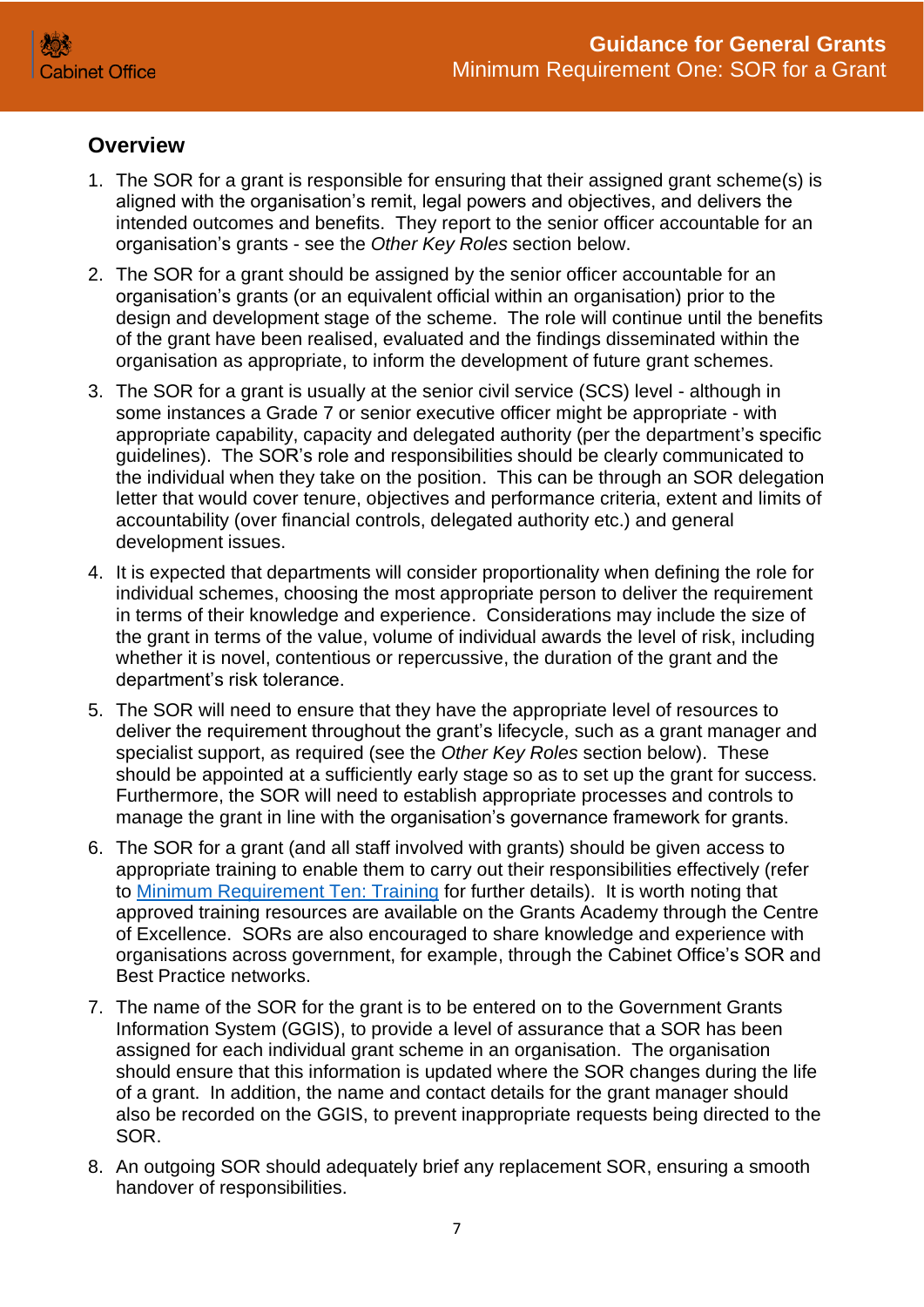# <span id="page-7-0"></span>**Responsibilities of the SOR for a Grant**

- 9. The SOR is accountable for developing the business case for the grant and for navigating through their organisation's governance process for grants, in particular:
	- compliance with the requirements of the Grants Pipeline Control Framework (process guidance can be found on the [grants Centre of Excellence \(CoE\)\)](https://gcoe.civilservice.gov.uk/);
	- oversight of governance and approvals to ensure due regard is given to priority areas, including compliance with the Grants Functional Standard and ensuring appropriate budget cover is in place (refer to [Minimum Requirement Two:](https://assets.publishing.service.gov.uk/government/uploads/system/uploads/attachment_data/file/722195/Grants-Standard-TWO-Approvals-and-Data-Capture.pdf)  [Governance, Approvals and Data Capture\)](https://assets.publishing.service.gov.uk/government/uploads/system/uploads/attachment_data/file/722195/Grants-Standard-TWO-Approvals-and-Data-Capture.pdf);
	- ensuring details of the grant are entered, and kept up-to-date, on the GGIS (refer to [Minimum Requirement Two: Governance, Approvals and Data Capture\)](https://assets.publishing.service.gov.uk/government/uploads/system/uploads/attachment_data/file/722195/Grants-Standard-TWO-Approvals-and-Data-Capture.pdf);
	- ensuring that grants are referred to the Complex Grants Advice Panel (CGAP), where required, that advice is considered, and the panel is provided with a written response covering action taken, or via a further meeting with CGAP (refer to [Minimum Requirement Three:](https://assets.publishing.service.gov.uk/government/uploads/system/uploads/attachment_data/file/896338/Grants-Standard-THREE-NGAP.pdf) CGAP);
	- development and approval of a Business Case, which is designed to be proportionate to the level of expenditure and risk, in alignment with delegated authority and governance (refer to [Minimum Requirement Four: Business Case\)](https://assets.publishing.service.gov.uk/government/uploads/system/uploads/attachment_data/file/896339/Grants-Standard-FOUR-Business-Case.pdf);
	- ensuring that the grant is competed in line with guidance, or in the case of a direct award, is appropriately justified, recorded in the business case and approved (refer to [Minimum Requirement Five: Competition for Funding\)](https://assets.publishing.service.gov.uk/government/uploads/system/uploads/attachment_data/file/722199/Grants-Standard-FIVE-Competition.pdf);
	- development and approval of the grant funding agreement template, including terms and conditions and associated schedules (refer to [Minimum Requirement](https://assets.publishing.service.gov.uk/government/uploads/system/uploads/attachment_data/file/722200/Grants-Standard-SIX-Grant-Agreements.pdf)  [Six: Grant Agreements\)](https://assets.publishing.service.gov.uk/government/uploads/system/uploads/attachment_data/file/722200/Grants-Standard-SIX-Grant-Agreements.pdf);
	- management of risk, controls and assurance, approval of the due diligence model, and the fraud risk assessment and mitigation strategy (refer to [Minimum](https://assets.publishing.service.gov.uk/government/uploads/system/uploads/attachment_data/file/722201/Grants-Standard-SEVEN-Due-Diligence-and-Fraud-Risk.pdf)  [Requirement Seven: Risk, Controls and Assurance\)](https://assets.publishing.service.gov.uk/government/uploads/system/uploads/attachment_data/file/722201/Grants-Standard-SEVEN-Due-Diligence-and-Fraud-Risk.pdf);
	- reporting to the Cabinet Office as required, for example, in response to an audit request and as part of continuous improvement against the requirements of the Grants Functional Standard, usually via the annual maturity assessment exercise;
	- ensuring appropriate monitoring of the performance of the grant delivery and financial - and commissioning a proportionate evaluation of delivery in relation to the scheme's impact in relation to the policy objectives (refer to [Minimum](https://assets.publishing.service.gov.uk/government/uploads/system/uploads/attachment_data/file/722202/Grants-Standard-EIGHT-Performance-and-Monitoring.pdf)  [Requirement Eight: Performance and Monitoring\)](https://assets.publishing.service.gov.uk/government/uploads/system/uploads/attachment_data/file/722202/Grants-Standard-EIGHT-Performance-and-Monitoring.pdf);
	- oversight and approval of annual final reviews for single and multi-year schemes, and implementing recommendations based on any findings from this, or other sources (refer to [Minimum Requirement Nine: Annual Review and Reconciliation\)](https://assets.publishing.service.gov.uk/government/uploads/system/uploads/attachment_data/file/722203/Grants-Standard-NINE-Review-and-Reconciliation.pdf); and
	- ensuring that there are resources available, ensuring appropriate capability and capacity to administer the grant, and that all individuals involved in the development and management the grant have clear roles and responsibilities, and undergo appropriate training (refer to [Minimum Requirement Ten: Training\)](https://assets.publishing.service.gov.uk/government/uploads/system/uploads/attachment_data/file/722204/Grants-Standard-TEN-Training.pdf).

*Note: the list above should not be considered exhaustive and is, therefore, in addition to any SOR requirements stipulated by the organisation.*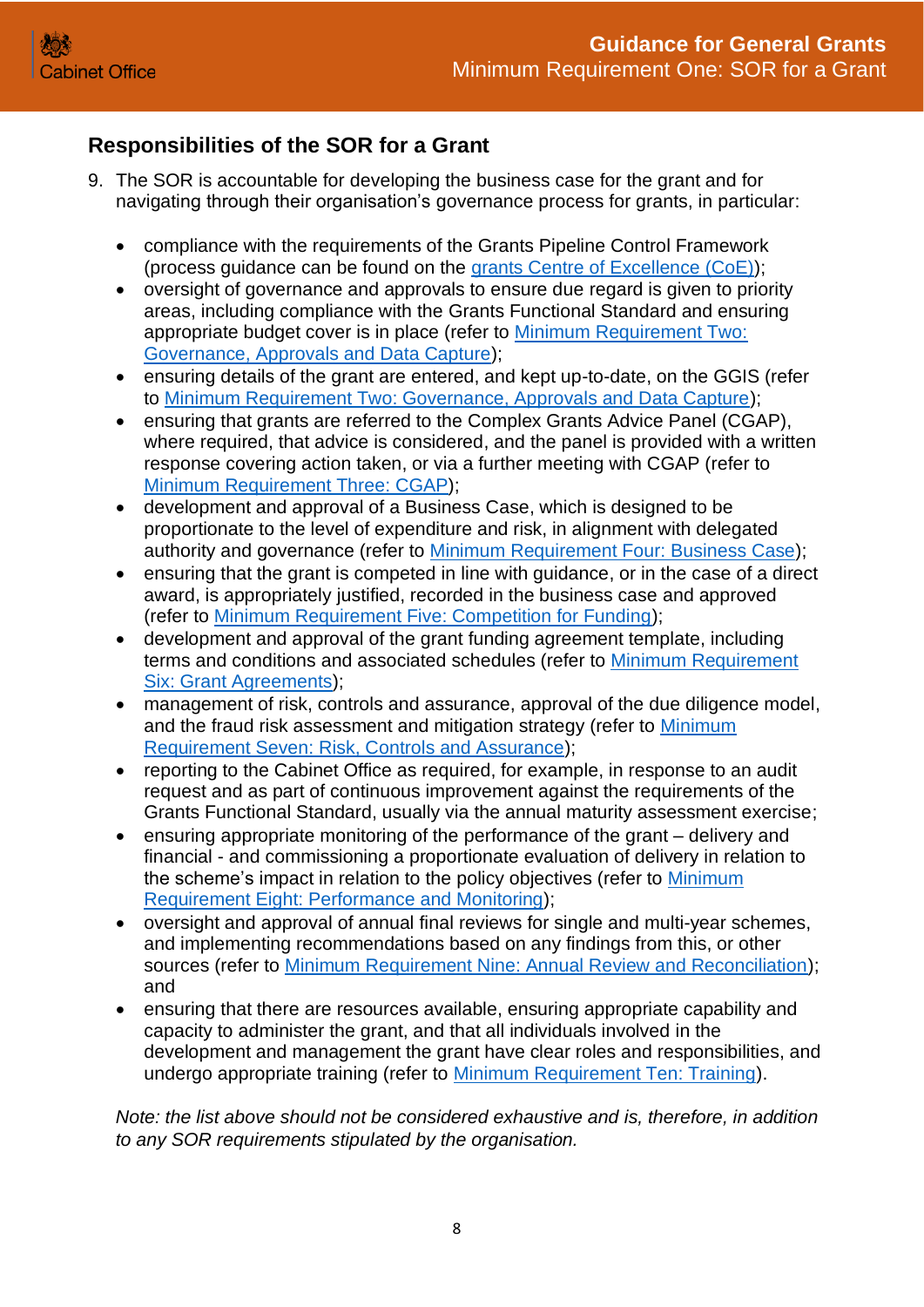#### <span id="page-8-0"></span>**SOR for a Grant in an Arm's Length Body**

- 10.Arm's Length Bodies (ALB) that administer Exchequer funded general grants on behalf of its sponsor department will require an SOR for those grants, in line with the guidance above. Proportionality is a key factor in appointing the SOR - in this case consideration should also be given to the nature of the relationship between the ALB and its sponsor department with regards to levels of accountability, with key decisions being agreed with the department's sponsor team where appropriate, for example:
	- some ALBs have opted for the role of SOR to be carried out by their Chief Executive Officers (CEOs) as they also fulfil the role of the Accounting Officer for the ALB, for example, where the volume of grants awarded is not particularly high and/ or when the CEO wishes to take direct responsibility for high value and/ or contentious awards; or
	- conversely, in many other instances, where ALBs make numerous low value awards, there may be the need for multiple SORs at an appropriate grade to cope with the volume of work.

# <span id="page-8-1"></span>**Further Key Roles**

*Note: for more information about each of these roles, see section 4.4 Roles and Accountabilities in the Grants Functional Standard. It is worth noting that individual organisations may use different titles and may articulate the division of responsibilities in a slightly different way.*

#### <span id="page-8-2"></span>**Senior Officer Accountable for Finance and Senior Officer Accountable for an Organisation's Grants**

- 11.The SOR is expected to report to the senior officer accountable for an organisation's grants, who in turn will report to the senior officer accountable for finance.<sup>2</sup> The senior officer accountable for an organisation's grants and finance, are together responsible for ensuring that the financial requirements for grant schemes and awards are implemented, in full, within the department and its ALBs, where present, and depending on the management arrangements in place and described in the framework document.
- 12. The senior officer accountable for an organisation's grants provides leadership and direction for grant-making activity within the department and will direct the actions of SORs to ensure delivery is in line with expectations. They also ensure the implementation of grant related policy and compliance with the Grants Functional Standard.

#### <span id="page-8-3"></span>**Grant Manager**

13.The grant manager is accountable to the SOR for a grant for the day-to-day management and administration of grants within an organisation, in line with the Grants Functional Standard and associated government and organisational policies.

<sup>2</sup>*This should not be confused with the senior officer accountable for grants across government, who is accountable to the Chief Executive of the Civil Service, for the development and implementation of cross-government grants policy and practice.*